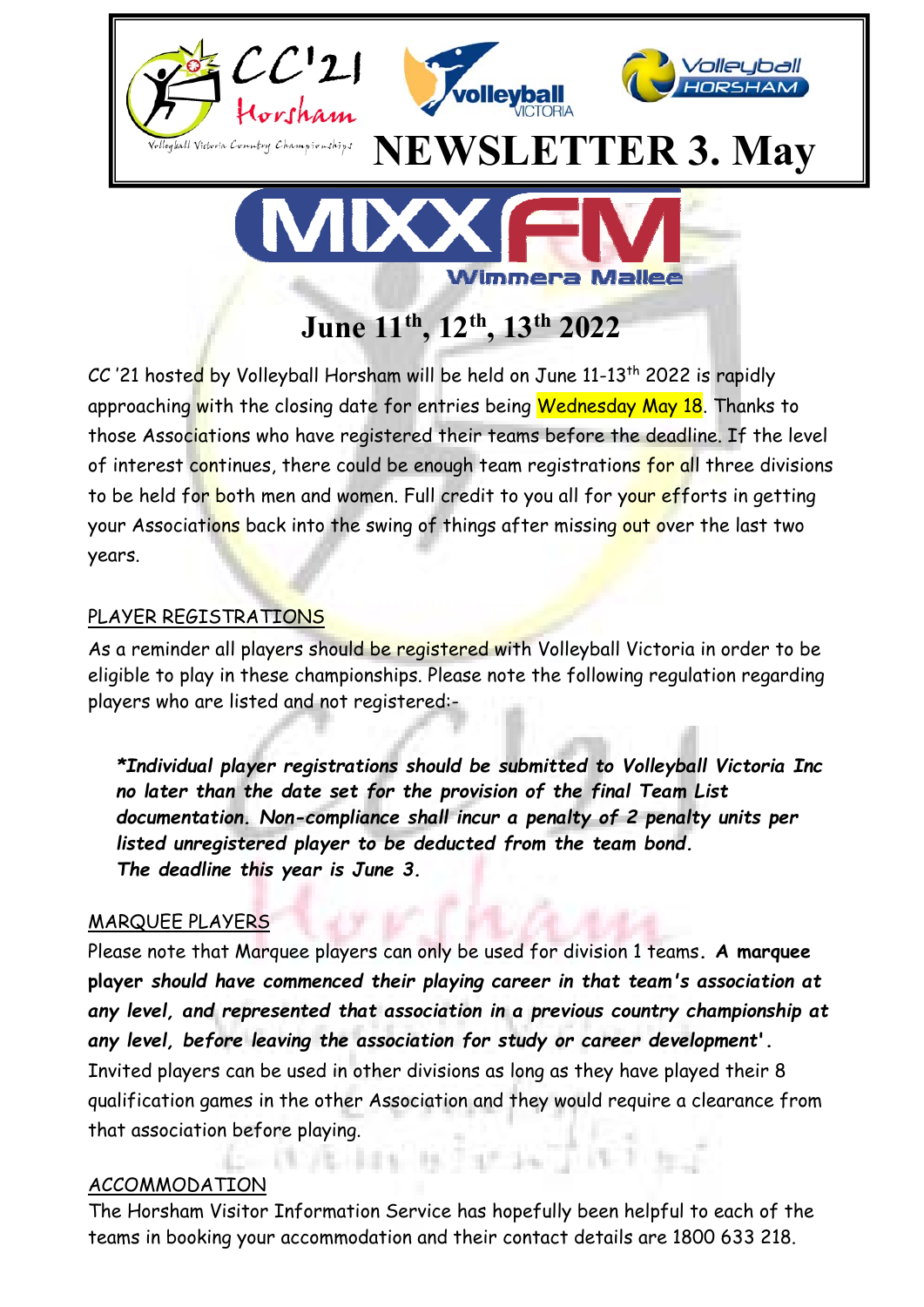#### VENUES

We are utilising 2 main playing centres, the Horsham Basketball Stadium, located on McPherson Street and St Brigid's College Stadium located in Robinson Street. Both venues are literally 5 minutes walk from each other. If required we will play some matches at the Lutheran College Senior Site gymnasium in Trinity Drive, which is a centre court only set up in a stadium that is less than 12 months old. Once again only five minutes from the basketball stadium and St Brigid's College.

#### UNIFORMS

There is no doubt the Country Champs has seen the standard of uniforms improve remarkably over the years. Even to the point where teams are utilising team tracksuits, hoodies and warm up tops. Let's continue to show not just the volleyball community but everyone just how good we are at showing ourselves off! For Div. 1, playing tops and shorts must be identical. Socks must be the same basic colour and the same style. Shorts with different stripes/logos/etc. are NOT acceptable. A mixture of short and long socks is NOT acceptable, nor is a mixture of bike shorts and sport shorts. For Div. 2/3, minor variations will be tolerated, provided the team looks uniformly attired on court.

#### REFEREES

# **Referee nominations for Div. 1 are required by the closing date for team entries which is May 18.**

 Associations with teams entered in Div. 1 are required to nominate a fully independent referee (no playing or coaching commitments in any division), of level  $2^{\star}$ for every two Div. 1 teams entered.

# *(\*please note this level was incorrect on newsletter #2)*

 Div. 2 referees must be nominated by the closing date for player registrations. Div. 2/3 teams must nominate **all** persons who are likely to referee during the event, so as their qualifications can be checked in advance.

Associations entering Div. 2/3 are required to nominate a referee of level 1 grading for every team entered – these referees may be players or team officials. Please make sure the grading of the referees you nominate is still current. Contact Scott Davidson Scott.Davidson@volleyballvictoria.org.au at Volleyball Victoria to check referee accreditation status. Scott would be more than happy to help you out.

#### CHILD SAFE STANDARDS

All coaches, managers and first referees require current WWCC. Furthermore, any non-registered participant (eg: parents, friends) who participate in team duty as a 2nd referee, scorer or line judge, must also hold a current WWCC.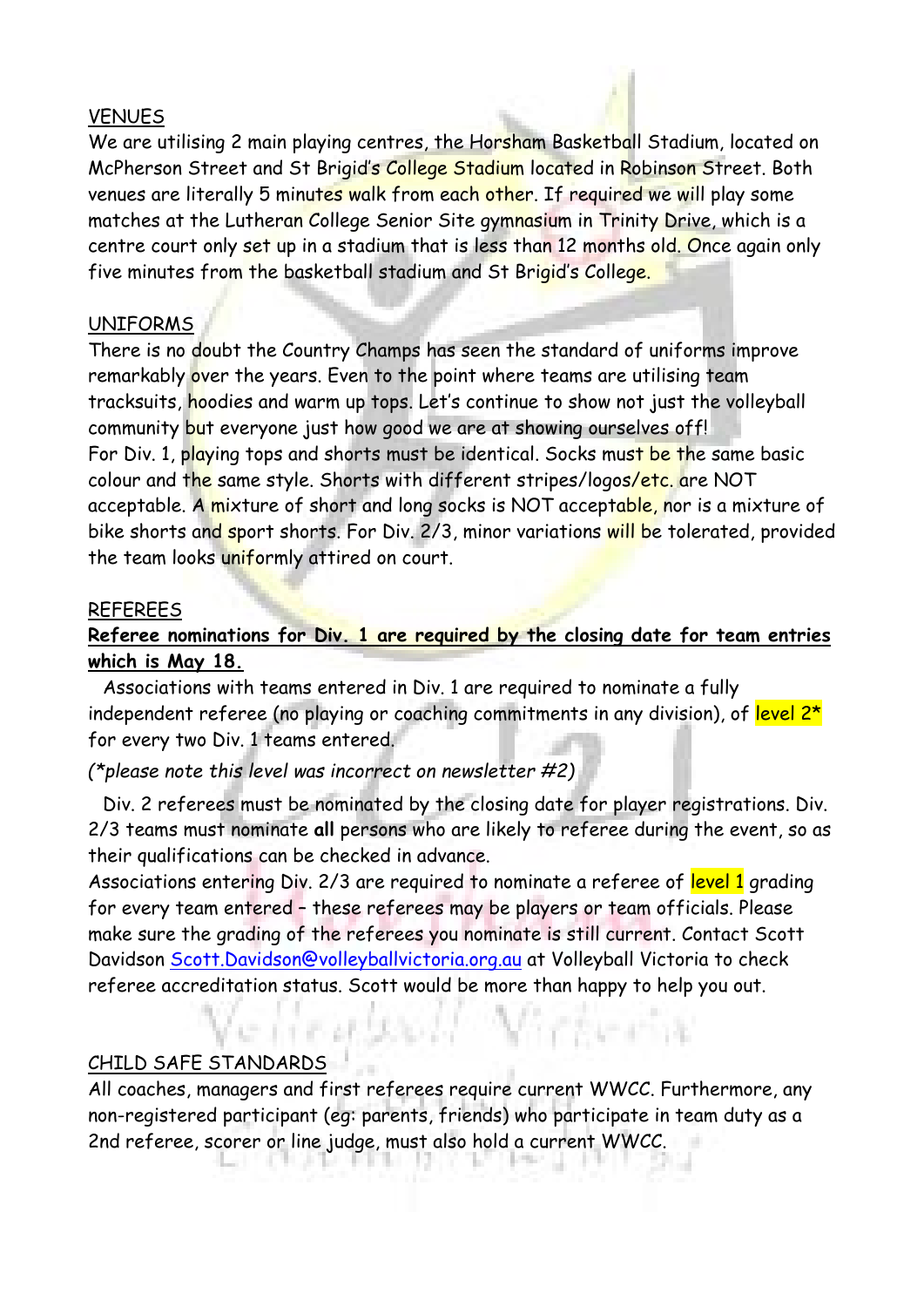#### REGISTRATION CHECKLIST

Your team needs to ensure that:

1) All players are listed.

2) All players must be registered with VVI with in-eligible players resulting in your team forfeiting matches and players not registered after the June 3 deadline will see Associations penalized.

3) Signed clearances for invited players have been forwarded to Volleyball Horsham – info@volleyballhorsham.com.au.

4) All players meet eligibility criteria - refer to the current VVCCC regulations, 5) Uniform numbers must be finalised with penalties applying for changes during the CC '21.

6) Ensure your referees are listed

7) Ensure Team coach, Manager and accommodation details are listed.

8) Uniforms - Division 1 (Men & Women) have matching playing tops & shorts and that socks are the same basic color. For Division 2/3 (Men & Women) Uniforms should only have minor variations in tops and short but socks should be the same basic color.

- 9) Referees
- Associations with teams entered in Div. 1 should have already nominated a fully independent referee (no playing or coaching commitments in any division), of level 2 grading for every two Div. 1 teams entered. The deadline being May 18.
- Associations entering Div. 2/3 are required to nominate a referee of level 1 grading for every team entered by 31/5/21 – these referees may be players or team officials. The deadline is June 3. Please make sure the grading of the referees you nominate is still current.

# ENTRIES

Please credit:- The Contract or by post Volleyball Horsham Volleyball Horsham Commonwealth Bank P O Box 334 063-514 Horsham 3402 10078243

# Ref: your Association

And email info@volleyballhorsham.com.au with your entry confirmation and your bank details for bond refunds.

# **Key dates**

**May 18, 2022 – entries close and entry fees to be paid. May 25, 2022 – Finalization of divisions and pools if necessary. May 28, 2022 – draft draw to Technical delegate.**